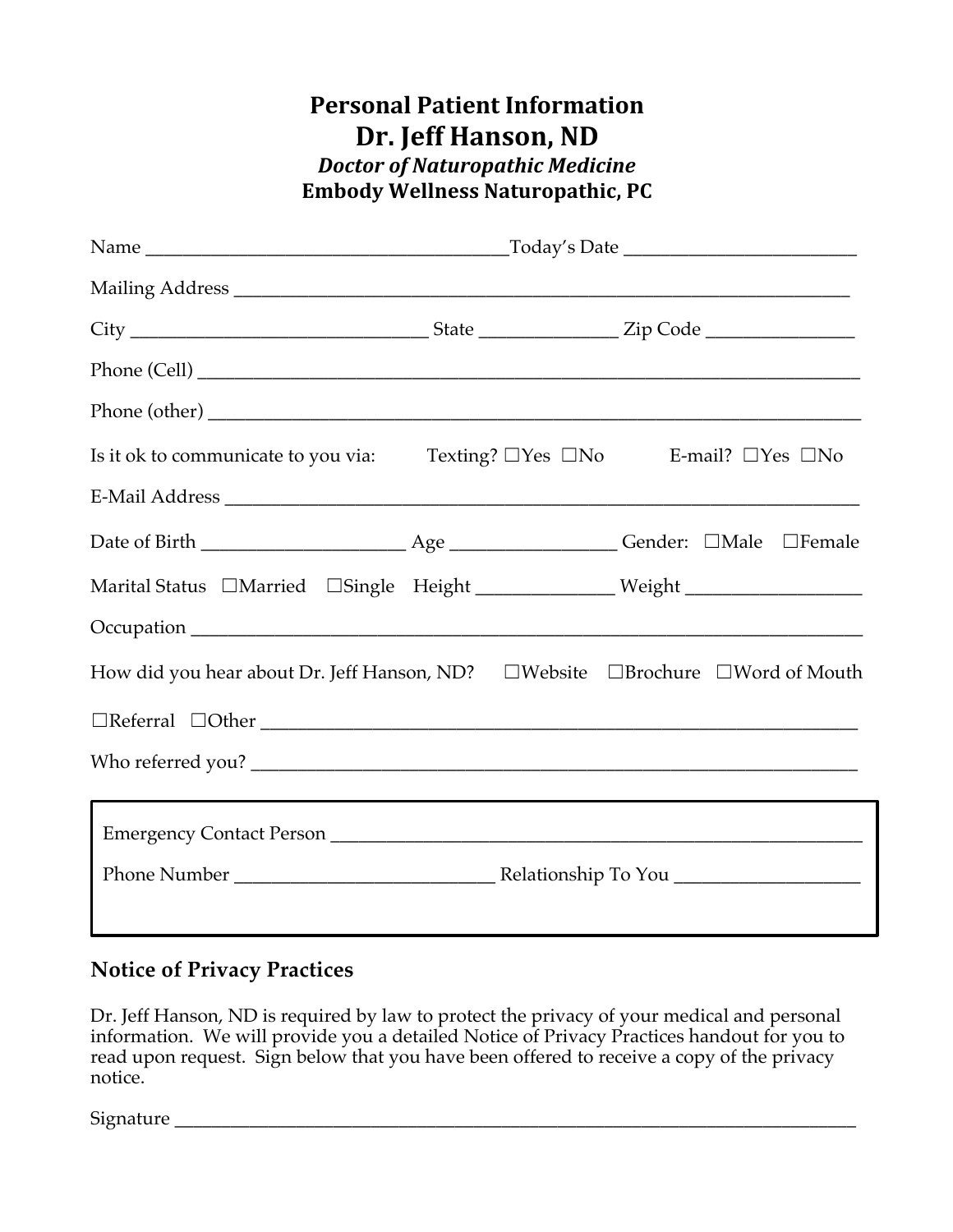## **Prolozone Initial Intake Form**

|                                                                                   | <b>Trauma?</b> Yes | No |
|-----------------------------------------------------------------------------------|--------------------|----|
| Seen by Orthopedic Surgeon? Yes<br>N <sub>o</sub>                                 |                    |    |
|                                                                                   |                    |    |
| What Imaging Studies have you had for this problem(s)? __________________________ |                    |    |
| <b>Current Medications and Supplements</b> $\Box$ None<br>$\Box$ See List         |                    |    |
|                                                                                   |                    |    |
|                                                                                   |                    |    |
| <b>Drug Allergies</b> $\Box$ No Known Drug Allergies                              |                    |    |
|                                                                                   |                    |    |
|                                                                                   |                    |    |
|                                                                                   |                    |    |
| <b>Surgeries</b><br>$\Box$ None                                                   |                    |    |
|                                                                                   |                    |    |
|                                                                                   |                    |    |
|                                                                                   |                    |    |
|                                                                                   |                    |    |
| <b>Chronic Health Problems (List)</b><br>$\Box$ None                              |                    |    |
|                                                                                   |                    |    |
|                                                                                   |                    |    |
|                                                                                   |                    |    |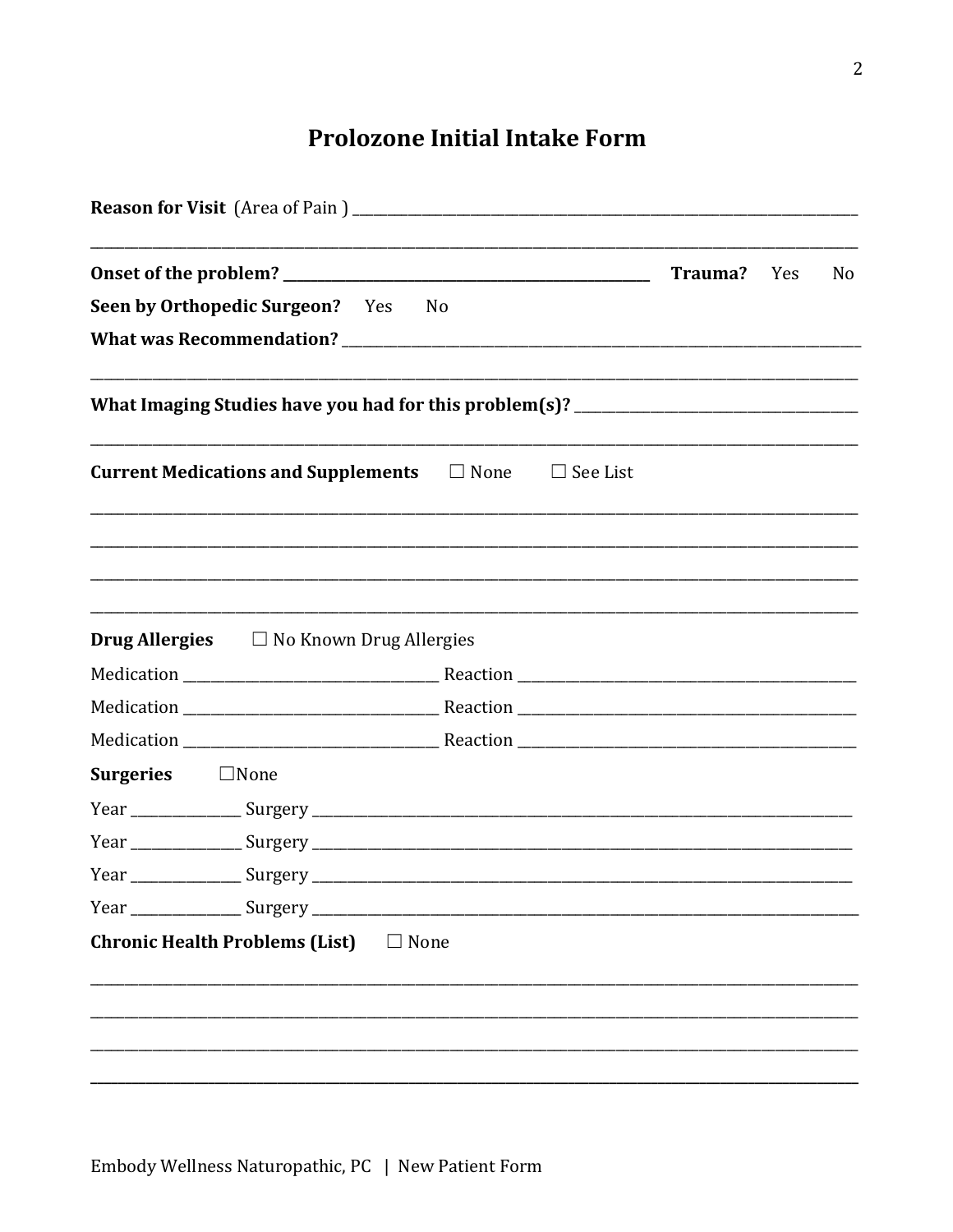## **Informed Consent for Treatment** Dr. Jeff Hanson, ND **Doctor of Naturopathic Medicine Embody Wellness Naturopathic, PC**

This document is a binding agreement (the "Agreement") between Dr. Jeff Hanson, ND and Embody Wellness Naturopathic, PC ("Dr. Jeff Hanson, ND" or EWN)(ND defined as Naturopathic Doctor) and the individual patient whose name and signature appears below ("You" "Your"). In consideration of the health care services which may be provided to you by Dr. Jeff Hanson, ND at the present and at all times in the future. You agree as follows (your agreement indicated by placing your initials on the lines following each section and by signing in the space provided):

- 1. **Consent For Treatment.** You understand that the practice of medicine is not an exact science and that diagnosis and treatment may involve risk of injury or death. You hereby consent to and authorize Dr. Jeff Hanson, ND to provide You with health care treatment which, depending on Your health conditions, may include one or more of the following procedures: Naturopathic Medicine, Intravenous Infusions, Intramuscular Injections, Hormonal Replacement Therapy, Herbal Medicine, Intra-Articular and Extra-Articular Injection Therapy, Hcg Weight loss Diet Program, Dietary and Nutritional Consultation, Prolozone, Platelet Rich Plasma Injections, Exosomes, Low Dose Antigen Therapy, and Chelation Therapy; together the "Treatments" administered by Dr. Jeff Hanson, ND. You acknowledge that Dr. Jeff Hanson, ND has not made any guarantees or promises as to the outcome or the safety and efficacy of the above listed Treatments. (Initials)
- 2. **Experimental Nature of Treatments.** You acknowledge and agree that the Treatments may consist in whole or part of experimental procedures and methods, in which no governmental (including the U.S. Food and Drug Administration), scientific or medical authority has confirmed the safety or efficacy thereof. You acknowledge that the safety and efficacy record of the Treatments is based only on empirical and anecdotal evidence, which only shows that the Treatments appear to be relatively safe and effective. Dr. Jeff Hanson, ND has informed You that the Treatments may alter, address, or decrease Your pain, symptoms, or complaints, but also may have no effect. (Initials)
- 3. Intravenous Therapy, Prolozone, Injection Therapy Risks, Side Effects, Complications. Dr. Jeff Hanson, ND hereby inform You that there are certain unavoidable risks and potential side effects and complications to the Treatments, including without limitation swelling, severe pain, bleeding, dizziness, numbness, scarring, allergic reactions, itching, headaches, soreness, inflammation, bruising, phlebitis, vomiting, fainting, metabolic disturbances. Treatments may very rarely cause infection, injury to nerves, Frozen Shoulder, Pneumothorax (temporary lung collapse), the need for additional surgery or hospitalization, or other serious or debilitating injuries or death. (Initials)
- 4. **Description of Treatments.** The exact procedure, as well as the recommended sequence of Treatments, will be explained to You when Dr. Jeff Hanson, ND actually administer the Treatments. You acknowledge that any of the Treatments may involve insertion of needles into Your skin and veins and the injection of standardized formulas which may include various nutritional substances, hormones, homeopathic medicine, chelation agents, and FDA approved prescriptive medicines, local anesthetic (i.e. Procaine), concentrated sugar water (Dextrose), concentrates of your own blood (platelet rich plasma), Exosomes, and other substances which will be explained to You before injections. (Initial)